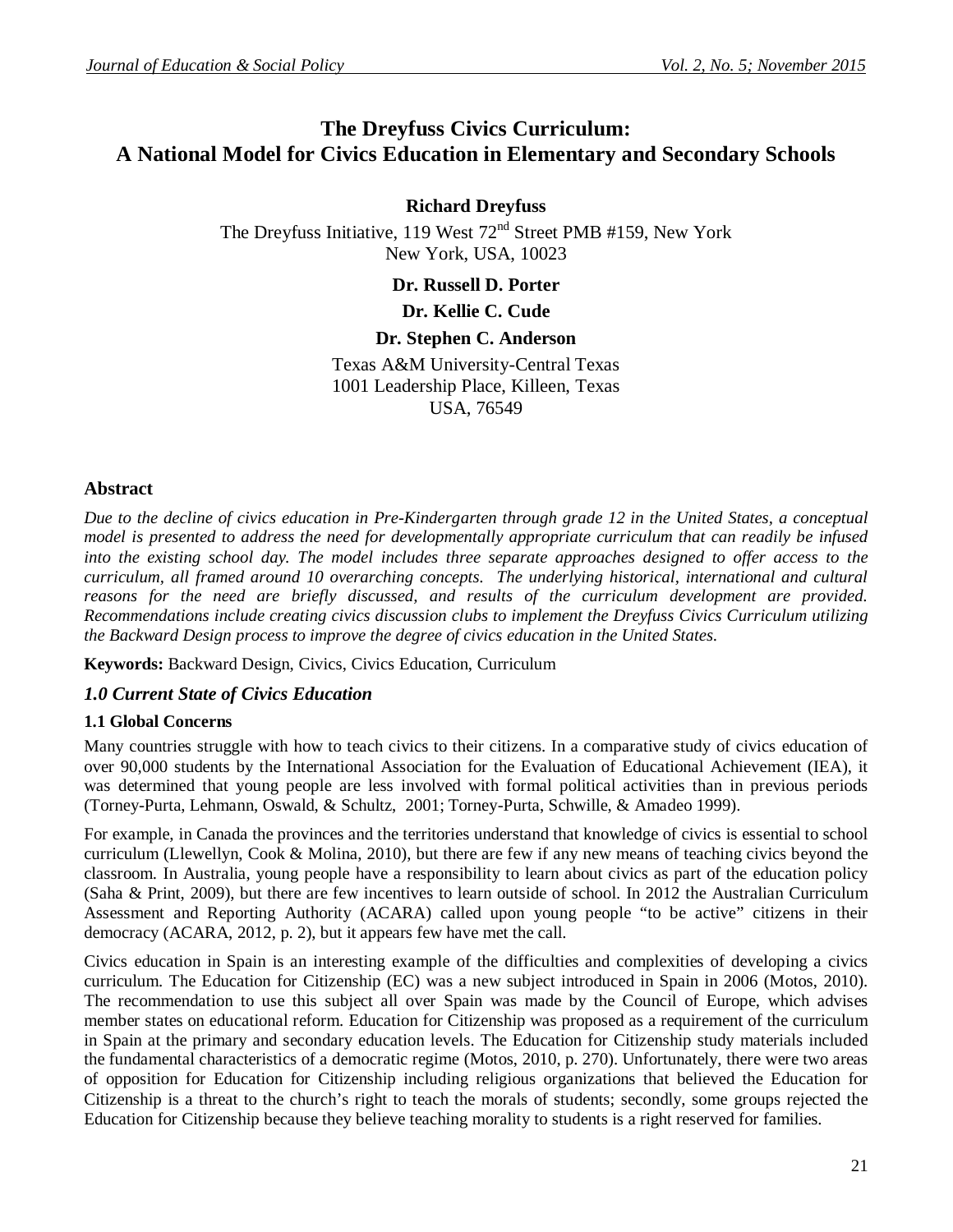According to Haigh, Murcia, and Norris (2014), the policy to improve civics education at the global level "need[s] to develop better strategies to engage young people in the political process" (p. 613). As identified above, at least three countries are struggling to improve their civics education, and it is the same outcome in the United States. This paper presents the historical basis of civics in the United States, the decline of civics education, and one approach on how to improve civics education at the national and potentially global level.

## **1.2The Decline of Civics Education in US Schools**

Studies indicate a decline of civics education in the United States over the last 50 years (Downs, 2012; McNabb, 2013) with several reasons for the decline, including an overemphasis on science and math education; funding issues especially during the Great Recession from 2008 to 2010; and a de-emphasis on social studies testing including civic practices. According to the National Council for the Social Studies (NCSS, 2010), there are 10 themes which social studies should include within high school education, including civics. However, according to the Center for Information and Research on Civil Learning & Engagement (CIRCLE) at Tufts University (2014), there are more states that have no test on social studies outcomes versus those that do. Although the CIRCLE (2014) indicates "90%" (paragraph 1) of students in high school have one civics class, only two states require a specific test on civics to pass high school: Ohio and Virginia.

## *2.0 A Need for Re-Awakening Civics in Schools*

The United States was founded on the ultimate in civics. Our civics is a history unto itself because for the first time civics within government was founded on the Enlightenment ideals. Those ideals included increased ethics for humanity, as well as self-governance. Based on Montesquieu (1748) who created checks and balances within government to guard against tyranny, and other authors listed below, caste systems led by kings and queens were no longer the only forms of government. The United States was the first to be led by "We The People."

What we take for granted in our civics based government was not easily won. Countless lives were given so we can lead ourselves. But our ability to lead ourselves in civics based government, and in a civil manner, is now degraded and continues to be degraded with each passing year, due in part to policies that take civics out of the schools. It is time to realize that we must re-awaken our civics based education before it is "too late" for our own children to "know how to lead our country before it is their time to lead our country" (Dreyfuss, 2010).

## **2.1 Founding Fathers and the Enlightenment – A Civics Lesson for All**

Our Founding Fathers, including George Washington, Benjamin Franklin, Thomas Jefferson, George Mason, James Madison, and others, lived during the end of the Enlightenment period of the late 1500s to early 1800s. During the Enlightenment, new ways of thinking and education were brought to the masses, beyond those who were rich and born into the ruling class.

The Enlightenment Era, which turned so radically away from the traditional dismissiveness about the majority of humankind, allowed for a foundation of values all Americans can stand on, in agreement in broad strokes with the Individual's Rights based on merit, talent, and creativity, rather than bloodline, shared ancestral religion, or wealth, or caste, or class.

The Enlightenment included the following authors, along with their ideas on civics, and instilled in our Founding Fathers the means to govern beyond the rich and those born as rulers: (In chronological order):

- Francis Bacon (1561-1626) was an early writer of empiricism as a tool to make decision making, creating an early framework for civic debate.
- John Locke (1632-1704) argued for a clear relationship of the state and individuals, the rule of law, and the rights of property for all.
- Baruch Spinoza (1632-1677) is best known for his seminal book *Ethics* (1677), where he enhanced rational debate, civics, and civility.
- Charles Louis de Secondat, et de Montesquieu (Montesquieu) (1689-1755) is best known for his seminal writing *Spirit of the Laws* (1748) that indicated the need for separation of powers in governmentwith three separate areas (i.e., executive, legislative, and judicial).
- Francois-Marie Arouet (Voltaire) (1694-1778) is best known for his founding thought on the combination of freedom of religion, and separation of church and state.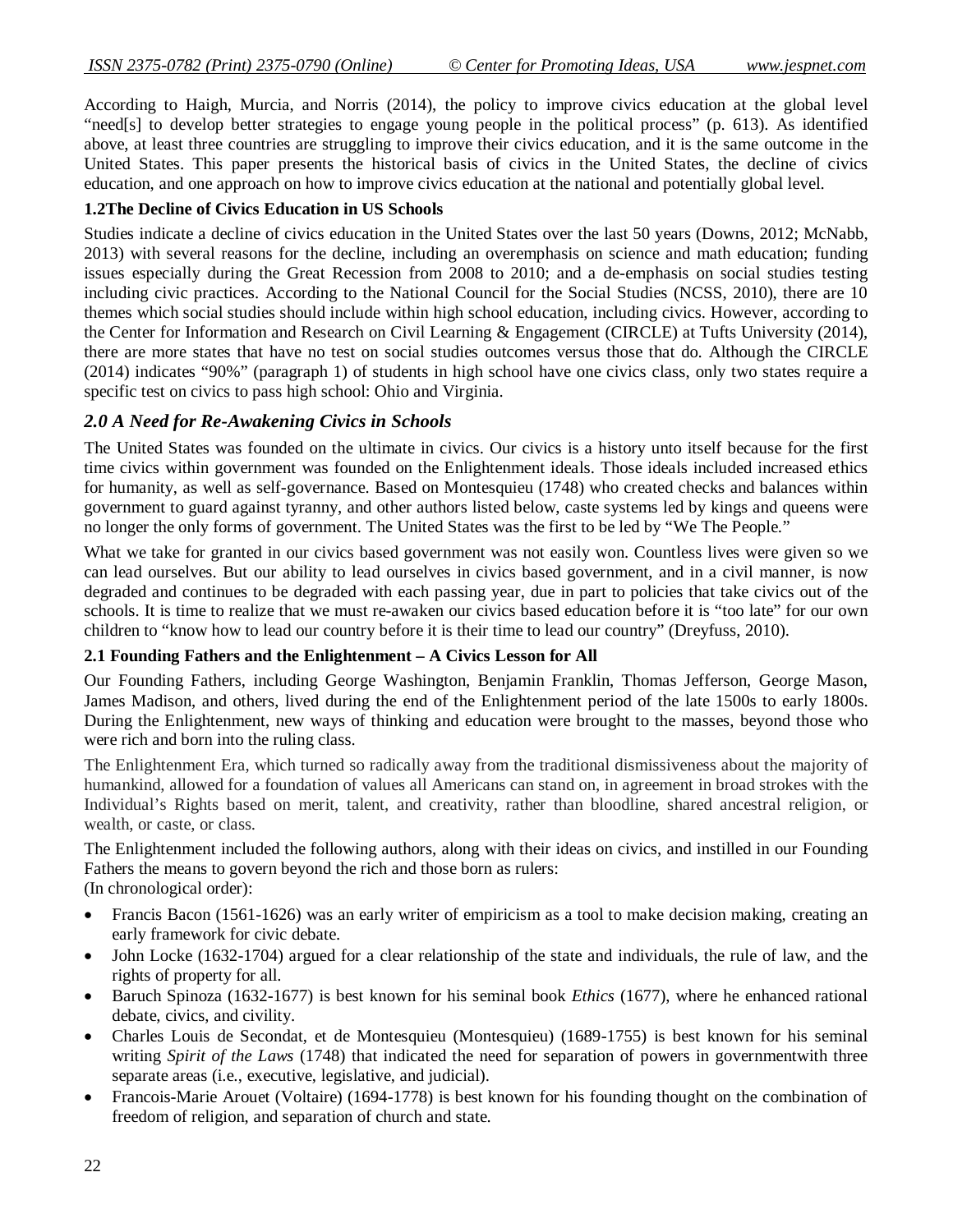- Jean-Jacques Rousseau (1712-1778) is known for his influence on Enlightenment thought but continued with a romantic framework of civility.
- Adam Smith (1723-1790) is best known for his book *The Wealth of Nations* (Short Title; 1776) that provided a framework for economics based on capital and labor, not money. He influenced empirical thought based on logic, not anecdotal assessments, and he also wrote *Theory of Moral Sentiments* (Short title; 1759) which created a framework for civility.
- Thomas Paine (1737-1809) is most known for his writing *Common Sense* (1776) and calling for American Independence based on rational thought in civics.

These individuals, who brought new forms of thought for civics based government during the Enlightenment, also brought new ethics and education frameworks. The new civics was first "Revolutionary" in the United States, which brought about a new form of government with three branches, changed the course of history with democratic rule, and brought communitarian ethics with a supra-personal frame of responsibility (Runes, 1955) versus the individual. For the first time, "We the People" meant more than any one person. The communitarian ethics stressed collective control (Beuchamp & Bowie, 1997) and that all are normal in their own way as in normative ethics (Wolfsenberger, 1980). Communitarian ethics also indicated we all have equality as in nominal ethics (Porter, 2004; Seth, 1899); equality was conceptual at first, with total equality still an evolving concept.

With a new frame of civics based government founded in ourselves and equality for all, at least conceptually, the United States had a great beginning although with many difficult periods which tested that equality (e.g., Civil War). Civics education grew as the country grew, and was a part of social studies. However, the civics taught to our next generation is on a steep decline. We need to re-invigorate our civics education before we revert back to the very reason we had a revolution – that all have an equal access to run our country versus only those who have limited access to knowledge of government operations. The haves versus the have-nots is a growing divide in the United States, and may lead us back to the days of pre-revolution where supra-personal is no longer existent.

## *3.0 Object of Concern: Need for a Civics Curriculum*

With the current state of civics education and civics testing as a requirement of high school education at an abysmal amount (i.e., 4% of the states), there is a fundamental question of how we will lead ourselves in the future. We The People may not survive beyond the next generation if the "We" as it was created through Enlightenment ideals, becomes "them" again as a pre-revolutionary status of rigid class-based leadership. Therefore it is imperative that we ask if we are indeed educating our future generations in a way which will protect "We The People" as leaders.

## *4.0 The Dreyfuss Civics Initiative and Dreyfuss Civics Curriculum*

Richard Dreyfuss is one of the few individuals in the world with almost instant recognition due to his acting career that includes his position as one of only 32 living Oscar Winners for Best Actor. However, few individuals know that Richard Dreyfuss spent four years studying at Oxford University to create a civics curriculum. There were two major outcomes from the studies at Oxford; The Dreyfuss Civics Curriculum (DCC) with 10 guiding concepts discussed here, and a deeper appreciation of the need to educate our future generations for "love of country" and "the means to lead our country" (Dreyfuss, 2010).

The 10 guiding concepts for The Dreyfuss Civics Curriculum are: 1. Reason, 2. Logic, 3. Clarity of Thought, 4. Clarity of Expression, 5. Critical Analysis, 6. Values of Debate, Dissent and Civility, 7. Historical Context, 8. Rumination & Contemplation, 9. Agility of Mind, and 10. Ethics. Each of the 10 concepts is defined within the context of civics, with the previous concept building into the next concept.

*Reason:* To think with a premise and in a formative way that leads to a honed and rational thought.

*Logic:* The act of using reason in a step by step means that has valid and reliable principles, and facts, as a foundation.

*Clarity of Thought:* The act of using logic to create ideas and beliefs about a specific occurrence that is not biased. *Clarity of Expression:* The act of using precise and accurate ideas to present clarity of thought.

*Critical Analysis:* Judicious and significant evaluation of a specific situation that leads to valid and reliable outcomes, with thought for, and by, all sides.

*Values of Debate, Dissent and Civility:* The freedom to present and consider different means of mediation and dialogue, with outcomes that range from disagreement to agreement, all in a professional manner.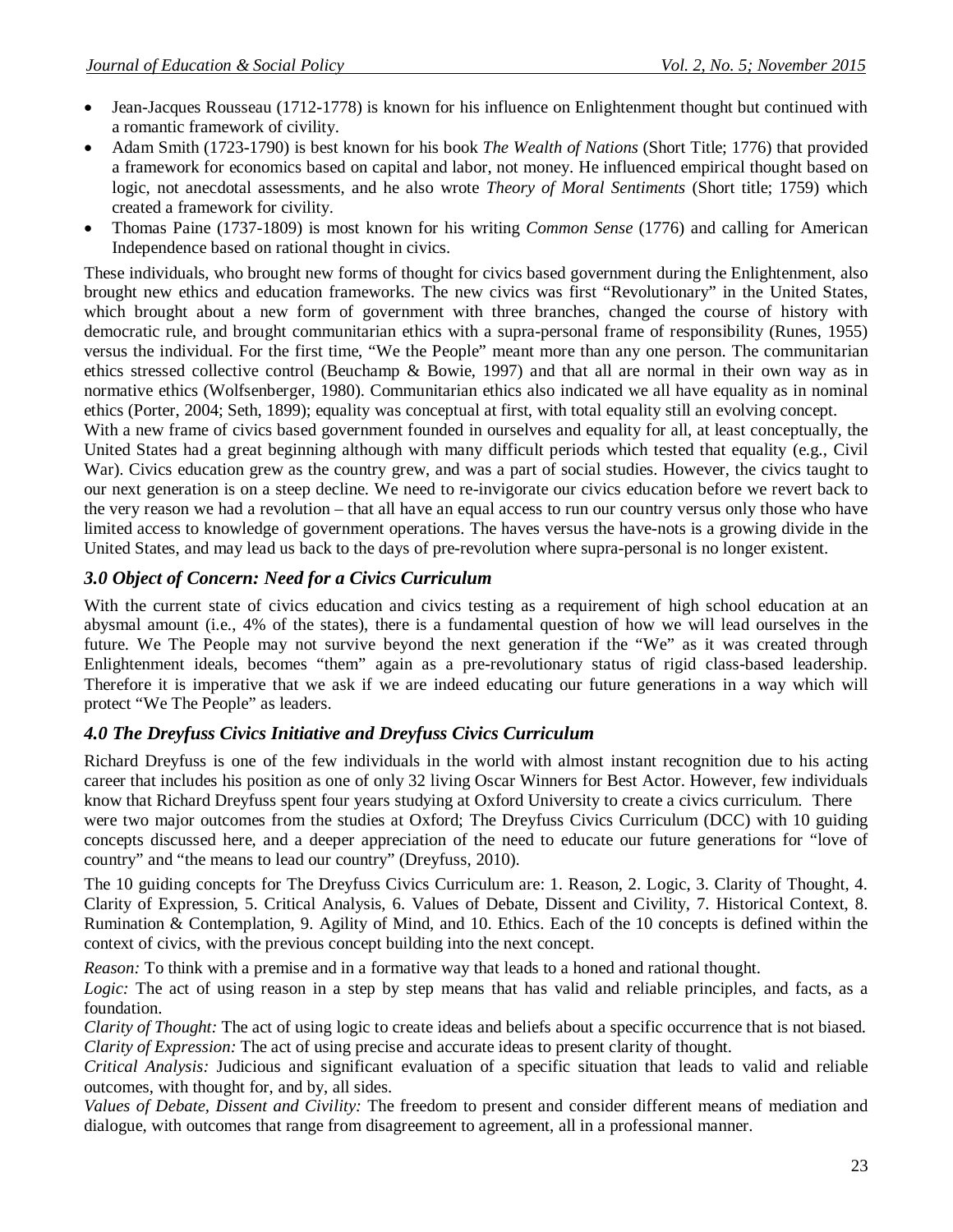*Historical Context:* Chronological perspective of the most unique developments in human existence relating to Enlightenment ideas and freedom from class structure.

*Rumination & Contemplation:* Within historical contextualization, reflection and deliberate consideration of significant differences in thought and positions to achieve reason.

*Agility of Mind:* Skillful contemplation of thought and actions of others is using debate/dissent/context to achieve the highest level of precise propositions in all arts and sciences.

*Ethics:* An aggregate of morals and civil interactions within a specific group that uses logic to solve conflicts and in a manner that reflects an agility of mind.

After creation of the DCC concepts, it was determined that greater specificity for each of the concepts was required to help support civics education in elementary and secondary levels. Using the DCC concepts, the authors assessed several different types of curricula frameworks to provide specificity. Bringing valid and reliable models to enhance the DCC proved challenging, until the authors assessed the Backward Design model (BD) that is a well-known teaching method for elementary and secondary teachers.

## **4.1 The Backward Design Model**

Developed by Grant Wiggins and Jay McTighe (2011), the Backward Design model uses a three stage approach. Beginning with the end in mind, the educator first identifies the goals and expectations. These are framed as *enduring understandings*, and usually include *essential questions* the students should be able to answer at the end of the lesson or unit. The second phase is the determination of assessment evidence of understanding, either in the form of performance tasks or other evidence (e.g., classroom observation, tests, journals). The final stage is the *learning plan*; the plan includes activities and resources intentionally selected to lead to the identified goals and understandings. The Backward Design model was utilized to develop a template for each of the 10 concepts. Two are offered in the Appendix. It is suggested a lesson repository can be developed in the future where teachers are able to access and share assessments and learning activities based on the DCC.

## **4.2***Glory Tales* **and Civics**

In addition to the 10 concepts, Dreyfuss provides several examples of Glory Tales that help tell the storyof why we need civics, and what civics is in relation to those 10 concepts. Glory Tales utilize literature to define, illustrate, and teach the 10 concepts utilizing a familiar narrative style. Examples of Glory Tales that can be incorporated in the Dreyfuss Civics Curriculum through the Backward Design model include: a) Rome and the History of Democracy in creation from Autocracy to Theocracy, to Dictatorships, to Democracy; b) Enlightenment Writers (using those described above); c) Revolutionary tales, including George Washington and the cherry tree to convey honesty, and the ride of Paul Revere to embrace courage; d) The Civil War and Honest Abe, Civil versus Civic Methods of Government with the Separation of the States versus the Federal Government found in the Civil War Debates; e) The Great War found in WWI Policies; f) The Great Depression and CCC Camps as a means of helping those with the least means; g) The Civil Rights Era of the 1960s and the Civil Rights Act with outstanding contributions by Martin Luther King, Jr.; and h) Post 9/11 Era and those who sacrificed the ultimate for our security. Once the curriculum moves beyond the Glory Tales age, typically in middle school at the sixth, seventh, and eighth grades, then more specific Backward Design lessons may be utilized.

#### **4.3 Civics Discussion Club as a National Model**

The curriculum enhancement offered through *Glory Tales* and the backward design model is only the first part of the DCC. The second aspect is the Civics Discussion Clubs. The purpose of the Clubs is to promote open, civil discussion, and debate on topics related to civics. The Clubs can be entirely extra-curricular or co-curricular, and are intended to be open to the entire community. Voices from all walks of life can be included; any facilitator with a passion for civics and civic education may be invited to participate.

## **4.4 Implementation of the Dreyfuss Civics Curriculum via Civics Clubs**

After completion of the DCC, and in conjunction with a school district in Central Texas, a Civics Club model was created. The Civics Club model in grades PK-20 includes three components, with one component at the high school level, a second at the middle school level, and the third component at the elementary level. As the authors complete this article, the second year of the Civics Club implementation at the middle school level has begun. Although description of the pilot year is beyond the scope of this article, the club was deemed to be successful by both the participating students and faculty.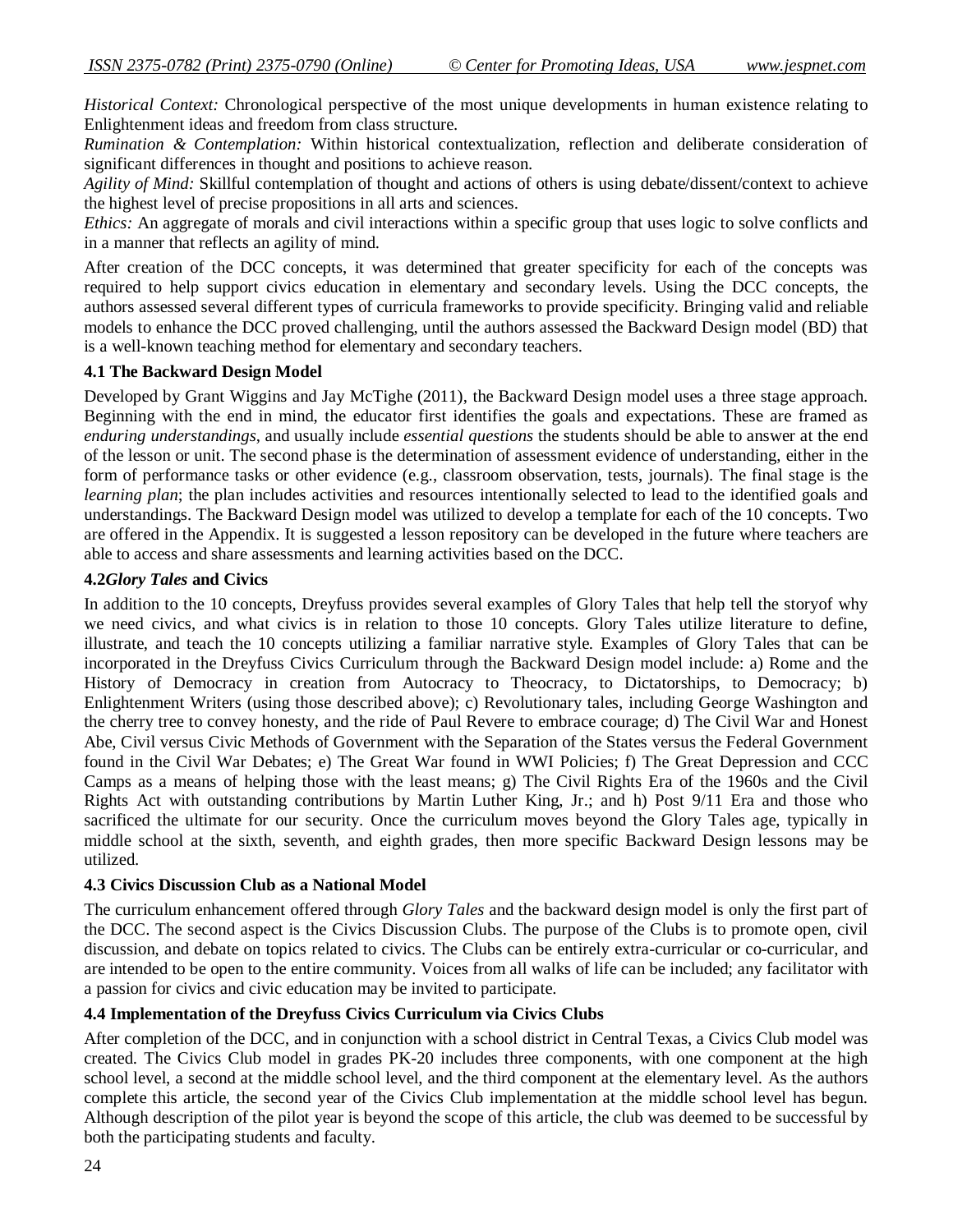The students named themselves the Sons and Daughters of Liberty and met for discussion during their lunch period. It is expected that this first Dreyfuss Civics Club will continue meeting weekly during the course of the 2015-2016 school year.

## *5.0 Conclusion*

## **5.1 A National Model Civics Curriculum and Civics Clubs**

The DCC is unique with the incorporation of frameworks not currently specified in traditional standards based instructional methods. In addition to the 10 concepts, there is focus on the affective domain (Civility) as well as the cognitive domain (Civics). Most importantly, the DCC is provided based on a community involvement of retired teachers, business owners and managers, and community volunteers through Civics Clubs. All DCC instructors are volunteers who want to ensure that the next generations of leaders are taught how to lead before it is time to lead.

It is anticipated that the DCC and Civics Clubs will continue to spread through the efforts of The Dreyfuss Civics Initiative, and through sharing of a valid academic model used to support the initiatives as well – namely the Wiggins and McTighe (2011) Backward Design. But the real outcome is an improvement in the civics education for our future generations based on the efforts of a focused group of individuals – both in and out of the academy. It may yet be that our future generations will indeed still be able to lead the country through "We The People." It is the hope of the authors that the variation of individuals within the future generations who will lead us continues to grow instead of withering and reverting back to the reason we had a truly revolutionary revolution – so that those who "have not" are also able to lead.

## **5.2 Future Research**

The authors will continue to refine the DCC and Civics Clubs as they continue with the implementation stage. Further civics curriculum research and scholarship will continue to be the focus of their work to help support the future generation so they can "lead the country when it is their time to lead the country" (Dreyfuss, 2010).

## *References*

- ACARA (Australian Curriculum Assessment and Reporting Authority). (2012). *Civics and citizenship draft paper.* www.acara.edu.au
- Beuchamp, T., & Bowie, N. (1997). *Ethical theory of business*. Upper Saddle River, NJ: Prentice Hall.
- The Center for Information and Research on Civic Learning and Engagement (CIRCLE) (2014).
- *Quick Facts*. Medford, MA: Tufts University. Retrieved from http://www.civicyouth.org/quick-facts/quick-factscivic-education/
- Downs, D. (2012). Civics education versus civic engagement. *Academic Questions*, *25*(3), 343-347.347.
- Dreyfuss, R. (2010). Quotes from a lecture on "Civics Education" delivered May 23, 2010at Shepherd University; Shepherdstown, WV.
- Haigh, Y., Murcia, K., & Norris, L. (2014). Citizenship, civic education and politics: The education policy context for young Australian citizens. *Journal of Education Policy, 29*(5), 598-616.
- Llewellyn, K. R., Cook, S. A., & Molina, A. (2010). Civic learning: Moving from the apolitical to the socially just. *Journal of Curriculum Studies, 42*(6), 791-812.
- McNabb, L. (2013). Civic outreach programs: Common models, shared challenges, and strategic recommendations. *Denver University Law Review, 90*(4), 871-900.
- Montesquieu. (1748). *Spirit of the Laws*. France: Chatelain.
- Motos, C. R. (2010). The controversy over civic education in Spain. *European Political Science, 9*, 269-280*.*
- National Council for the Social Studies (NCSS). (2010). *National curriculum standards for social studies: A framework for teaching, learning, and assessment. Silver Spring Maryland: NCSS. Retrieved from*  http://www.socialstudies.org/standards/curriculum
- Paine, T. (1776). *Common sense*. Philadelphia, PA: R. Bell.
- Porter, R. (2004). *A typology of ethics education in healthcar e*(Doctoral dissertation). Denton, TX: University of North Texas Publishing.
- Runes, D. (1955). *A treasury of philosophy*. New York, NY: Grolier.
- Saha, L., & Print, M. (2009). *Youth Electoral Study. Report 5: Youth, Schools and Learning about Politics.* Canberra: Australian Electoral Commission.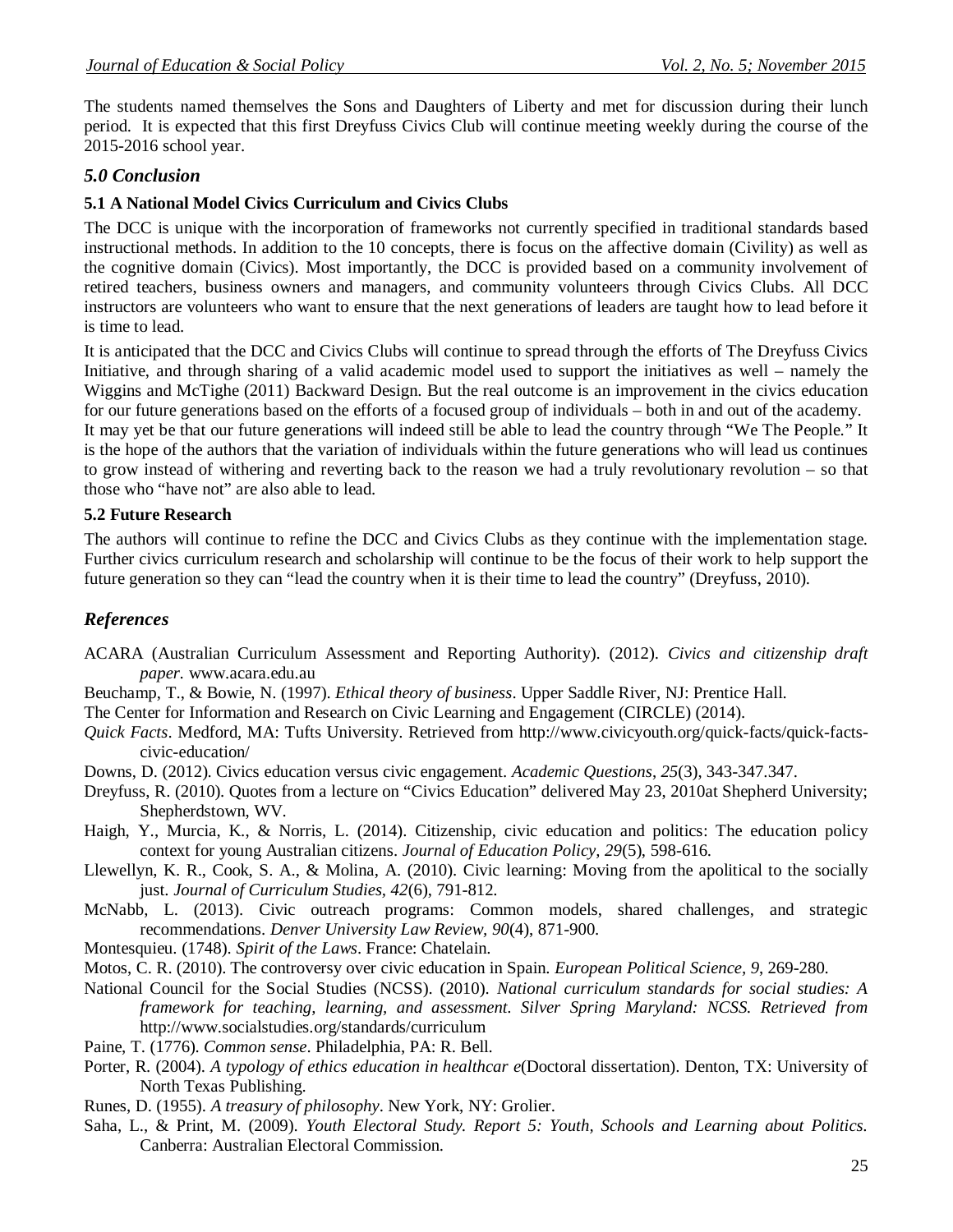Seth, J. (1899). *A study of ethical principles*. New York, NY: CharlesScribner's Sons.

- Smith, A. (1759). *The theory of moral sentiments*. London, UK: A. Millar in the Strand, and A. Kincaid and J. Bell in Edinburgh.
- Smith, A. (1776). *An inquiry into the nature and causes of the wealth of nations (A wealth ofnations).* London, UK: W. Strahan and T. Cadell.
- Spinoza, D. (1677). *Ethics*. [Multiple first publishers]
- Torney-Purta, J., Lehmann, R., Oswald, H., & Schultz, W. (2001).*Citizenship and Education in Twenty Eight Countries: Civic Knowledge and Engagement at Age Fourteen.* Amsterdam, NL: International Association for the Evaluation of Educational Achievement. ERIC ED 452 116.
- Torney-Purta, J., Schwille, J., & Amadeo, J. (1999). *Civic Education Across Countries: Twenty-four National Case Studies from the IEA Civic Education Project.* Amsterdam, NL: International Association for the Evaluation of Educational Achievement. ERIC ED 431 705.
- Wiggins, G., & McTighe, J. (2011). *The understanding by design guide to creating high-qualityunits*. Independence, KY: Cengage – Heinle ELT.
- Wolfsenberger, W. (1980). The definition of normalization: Update, problem, disagreement andmisunderstanding. In R. Flynn & K. Nitsch(Eds.). *Normalization, social integration andcommunity services*. Baltimore, MD: University Park Press.

## **Appendix**

Abridged Dreyfuss Civics Curriculum™ (DCC) Guiding Concepts for the Backward Design Model (Wiggins & McTighe, 2011):

- 1. The DCC is based on 10 guiding concepts
- 2. The DCC is framed within Wiggins and McTighe (2011) Backward Design, with an example of the fifth and sixth guiding concepts (*Critical Analysis* and *Values of Debate: Dissent & Civility*, respectively) provided here:

#### **Dreyfuss Civics Curriculum – Critical Analysis**

Based on Backward Curriculum Design by Wiggins and McTighe, 2005

Stage 1 – Desired Results

Established Goals: Ten Guiding Concepts within Dreyfuss Civics Curriculum

Understandings – Students will understand:

The Big Idea that significant evaluation requires judicious input

The Specific Idea that validity and reliability are necessary for thinking by all discussants

That a misunderstanding could be involved, and that all input has equality (With the understanding that allinput is not equal)

Essential Questions:

Overarching Question: What does it mean to be judicious? Topical Question: What does it mean to be valid and reliable?

Topical Question: When do we reach the level of including all discussants?

Students will know:

The meaning of judiciousness, validity and reliability

What leads to significant evaluation?

Students will be able to:

Present valid and reliable outcomes Accept variable input

Stage 2 – Assessment Evidence

Performance Tasks Cognitive (Synthesis Level 5)

Project 1: Understanding through synthesis of Pre-Revolutionary History in U.S. (Years 1650 to 1775)

26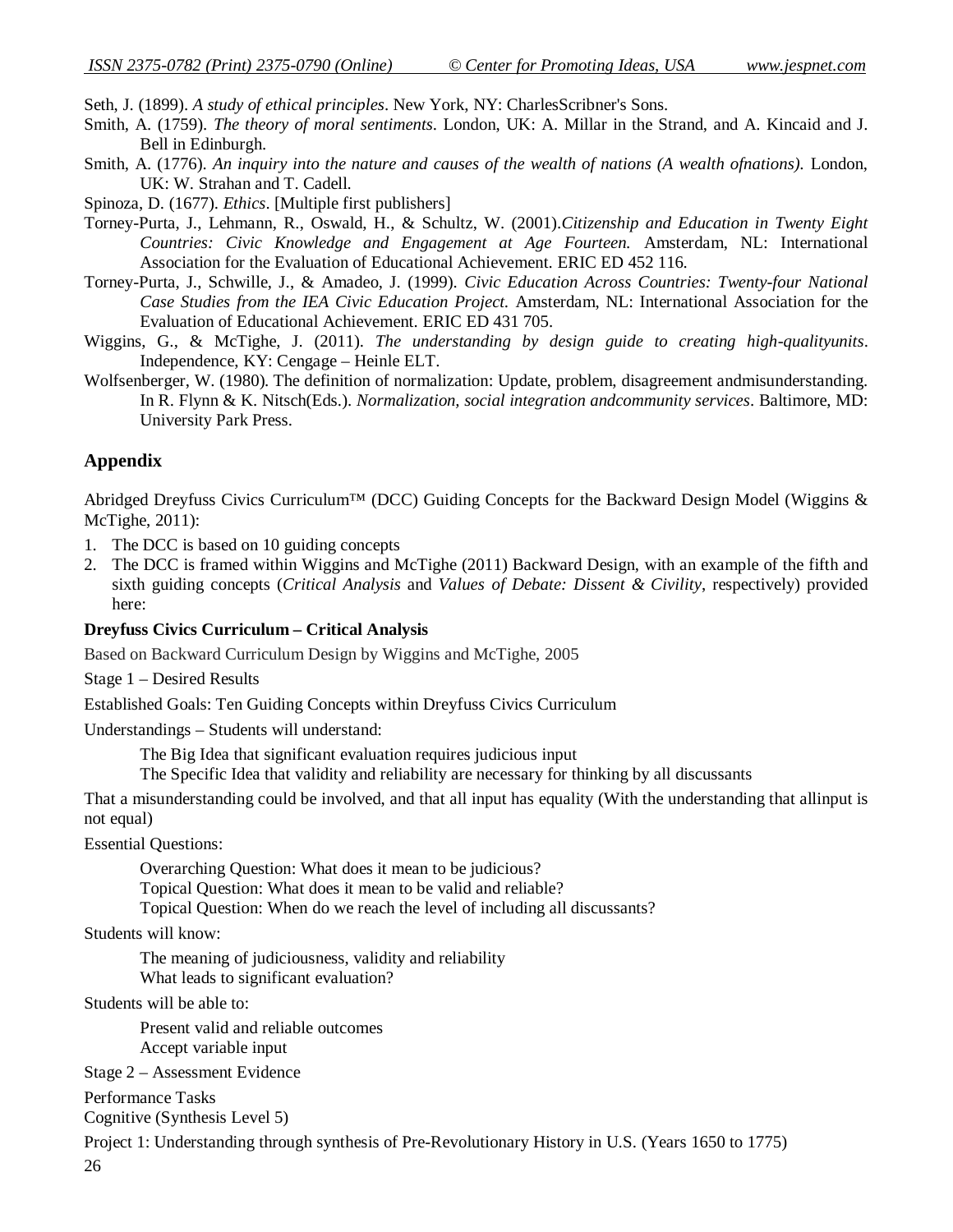Write a short paper of 3-5 pp. discussing 10 examples of Pre-Revolutionary democratic institutes in the English Colonies (e.g., House of Burgesses). Include definitions of judiciousness, validity and reliability with examples as input to the creation of the institutions. (Outcome: 3-5 pp.)

Project 2: Role play a meeting with written agenda for the Executive Members of the House of

Burgesses and how they include all discussants (i.e., Members of the House from the Commonwealth of Virginia). Indicate the evaluation of different members and how they would have tried to decrease taxes going to the English Crown as "Taxation without Representation."

(Outcome: 5-10 minute script and actual role playing)

Affective (Characterization Level 5)

Project 3: Choose an actual member of the Pre-Revolutionary House of Burgesses and present a bill that identifies a deontological framework on the inequities of taxation for a specific commodity.(Outcome: 5 minute presentation)

Other Evidence:

Students will write in a journal about their thoughts and actions when collecting data and overall research to complete the performance tasks.

Stage 3 – Learning Plan

Learning Activities for Civics Club Teacher and Guest Lecturer (Framework for specific Lesson Plans created by the teacher)

1. Introduce Essential Questions and Performance Tasks with expected level of performance

[From Wiggins and McTighe with Cognitive = Meaningful and Affective = Empathy pp. 178-9)

- 2. Physically use library resources to answer the essential questions
- 3. Write two entries per week into a journal (for at least three months)
- 4. Research underlying topics related to essential questions
- 5. Create group meeting to complete projects on a weekly basis

## **Dreyfuss Civics Curriculum – Values of Debate: Dissent & Civility**

Based on Backward Curriculum Design by Wiggins and McTighe, 2005

Stage 1 – Desired Results

Established Goals: Ten Guiding Concepts within Dreyfuss Civics Curriculum

Understandings – Students will understand that:

The big ideas: Is debate important or not important.

Dissent challenges a belief system

Civility is vital to the survival of a society

Misunderstandings: Misunderstandings exist about the values of debate, the relevancy of civility, and the need for dissent

Essential Questions:

Overarching Questions: Why do we debate and is it relevant? Is civility necessary to us as a society? Is dissent accepted or rejected by our culture Topical Questions: What are some criticisms and some supporting factors of debate? What is civility and what is incivility? What are some types of dissent? Students will know: The value of debate and the criticisms of debate.

Paul Root Wolpe's distinctions between dissent, rebellion, heresy and revolution.

The crucial role civility plays in our society The pros and cons of debate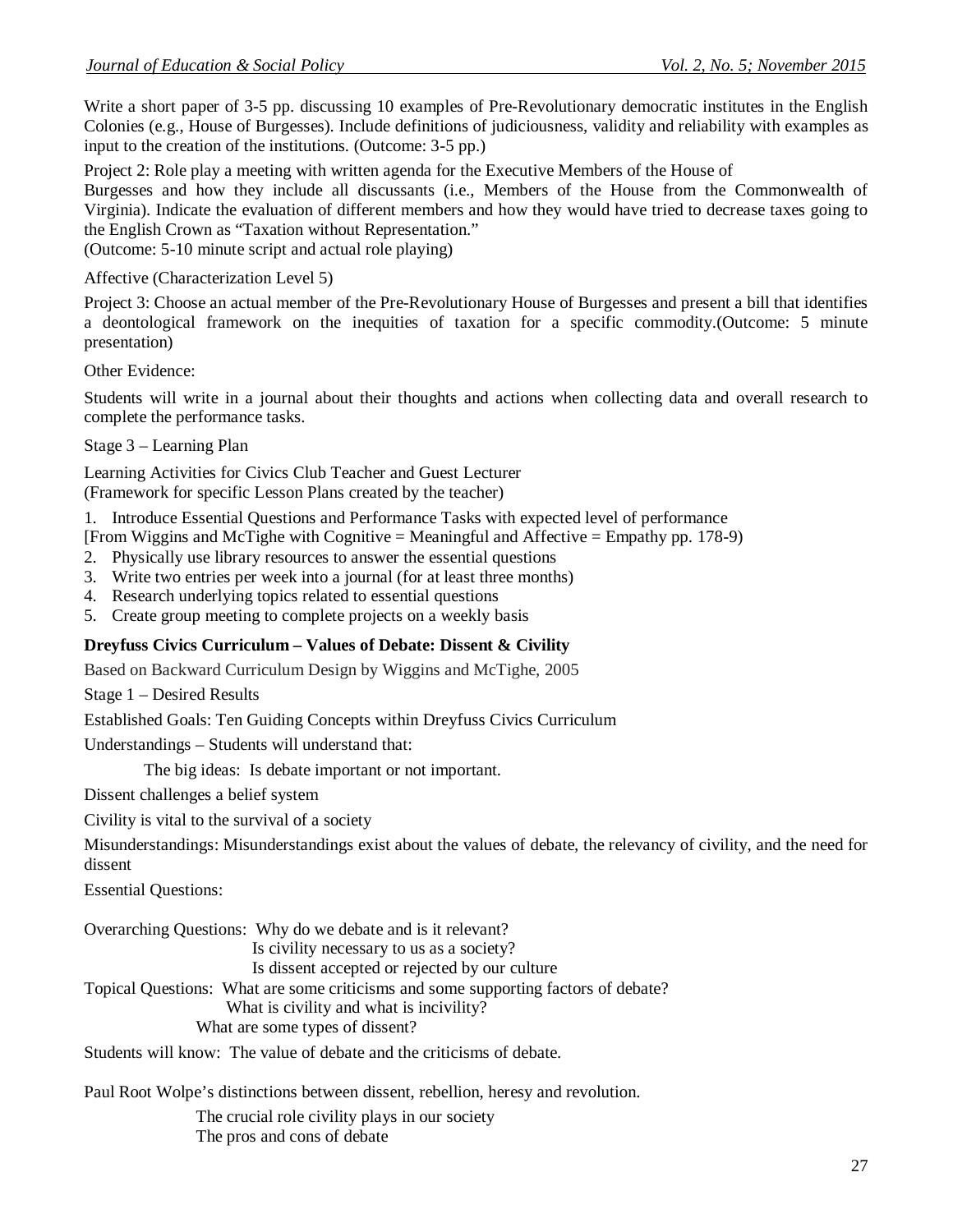Students will be able to:

 Analyze a debate Make oral presentations defending civility Present and write about varieties of dissent

Stage 2 – Assessment Evidence Performance Tasks Cognitive (Synthesis Level 6)

*Project 1:* Students use analysis, comparisons and contrasts, and evaluation to come to conclusions.

In 1960, as part of the presidential campaign between candidates John F. Kennedy and Richard M. Nixon, they agreed to the first televised presidential debate. Kennedy went on to be elected president, in part, because it was thought he won the debate. Students will write a 2-3 page essay analyzing, comparing and contrasting, and evaluating the debate. A rubric will be provided.

*Project 2:* Students use synthesis to design a pamphlet promoting civility in our society.

Students will break into teams of two. The pamphlet will define civility and incivility, list characteristics and examples of civility and support the idea that civility is necessary for our society's survival.

The teams will share their results with each other. Pamphlets should be colorful and rich in information. A rubric will be provided.

*Project 3:* Students use comprehension and analysis to explain and interpret events

Cesar Chavez spent his life working for the rights of farm workers

In 1970 he began a boycott of lettuce in California, after striking successfully against grape growers. Students will write a 2-3 page essay on the life of Cesar Chavez as it relates to dissent. What are the methods, arenas, the reasons, the tactics and the rationales for his life-long dissent working for the rights of farm workers?

Affective (Characterization Level 6)

Project 4: Considering the Lincoln Debate value of Deontology derived from the work of Immanuel Kant students will write a one-page paper justifying Chavez's life's work. Kant said that "only those acts that further the status of people as free and rational beings are morally right' (Common LD Values). Were Chavez's actions for the most part correct under the Deontological construct or not correct?

Other Evidence:

Students will read about the Vietnam War and the bill outlawing slavery. Students will work in groups discussing the common Lincoln Debate values.

Stage 3 – Learning Plan

Learning Activities for Civics Club Teacher and Guest Lecturer (Framework for specific Lesson Plans created by the teacher)

- 1. Physically use library resources and articles provided to answer the essential questions
- 2. Class discussions on why civility is necessary for society's survival
- 3. Write two entries per week into a journal (for at least three months)
- 4. Research debate, civility and dissent as they relate to the essential questions
- 5. Create group meeting to complete projects on a weekly basis
- 6. Be able to write with big ideas.

#### Other evidence

Quizzes over civility, dissent and debate Quiz over the common LD values.

Weekly journal reflection over progress